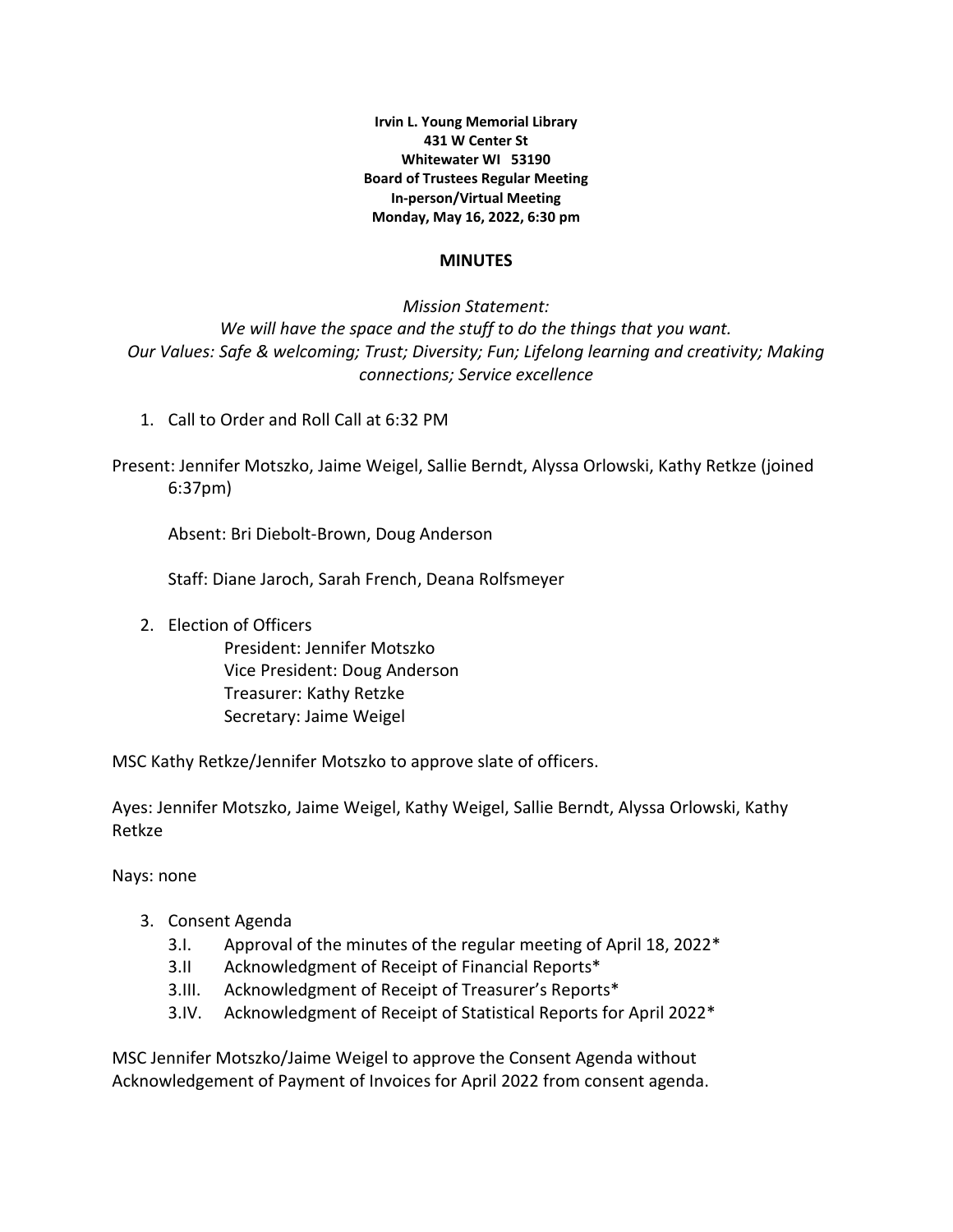Ayes: Jennifer Motszko, Jaime Weigel, Sallie Berndt, Alyssa Orlowski, Kathy Retkze

Nays: none

3.V Acknowledgment of Payment of Invoices for April 2022\*

Wrong invoice in packet. New sheet handed out at meeting.

MSC Alyssa Orlowski/Jennifer Motszko to approve Acknowledgment of the Payment of Invoices for April 2022.

Ayes: Jennifer Motszko, Jaime Weigel, Sallie Berndt, Alyssa Orlowski, Kathy Retkze

Nays: none

4. Hearing of Citizen Comments

No formal Library Board action will be taken during this meeting although issues raised may become a part of a future agenda. Participants are allotted a three-minute speaking period. Specific items listed on the agenda may not be discussed at this time; however, citizens are invited to speak to those specific issues at the time the Library Board discusses that particular item.

5. Old Business

5.I Library Building Project

- 1. Update from the Library Expansion and Renovation Steering Committee meeting of April 27, 2022 with Jodi Sweeney
	- a. Brainstorming lists of people for Jodi to interview or survey
		- i. Jodi created a questionnaire for the interviews which can be shortened into the survey
	- b. Initial Case for Your Support (attached)
- 6. New Business

6.I. Review and Re-Approval of Bulletin Board/Pamphlets Policy

MSC Jennifer Motszko/Kathy Retzke to approve the Bulletin Board/Pamphlets Policy as written.

Ayes: Jennifer Motszko, Jaime Weigel, Sallie Berndt, Alyssa Orlowski, Kathy Retkze

Nays: none

7. Staff & Board Reports

7.I. Director's Report ~ see attached

- Bridges System Strategic Planning Workshop at Watertown Public Library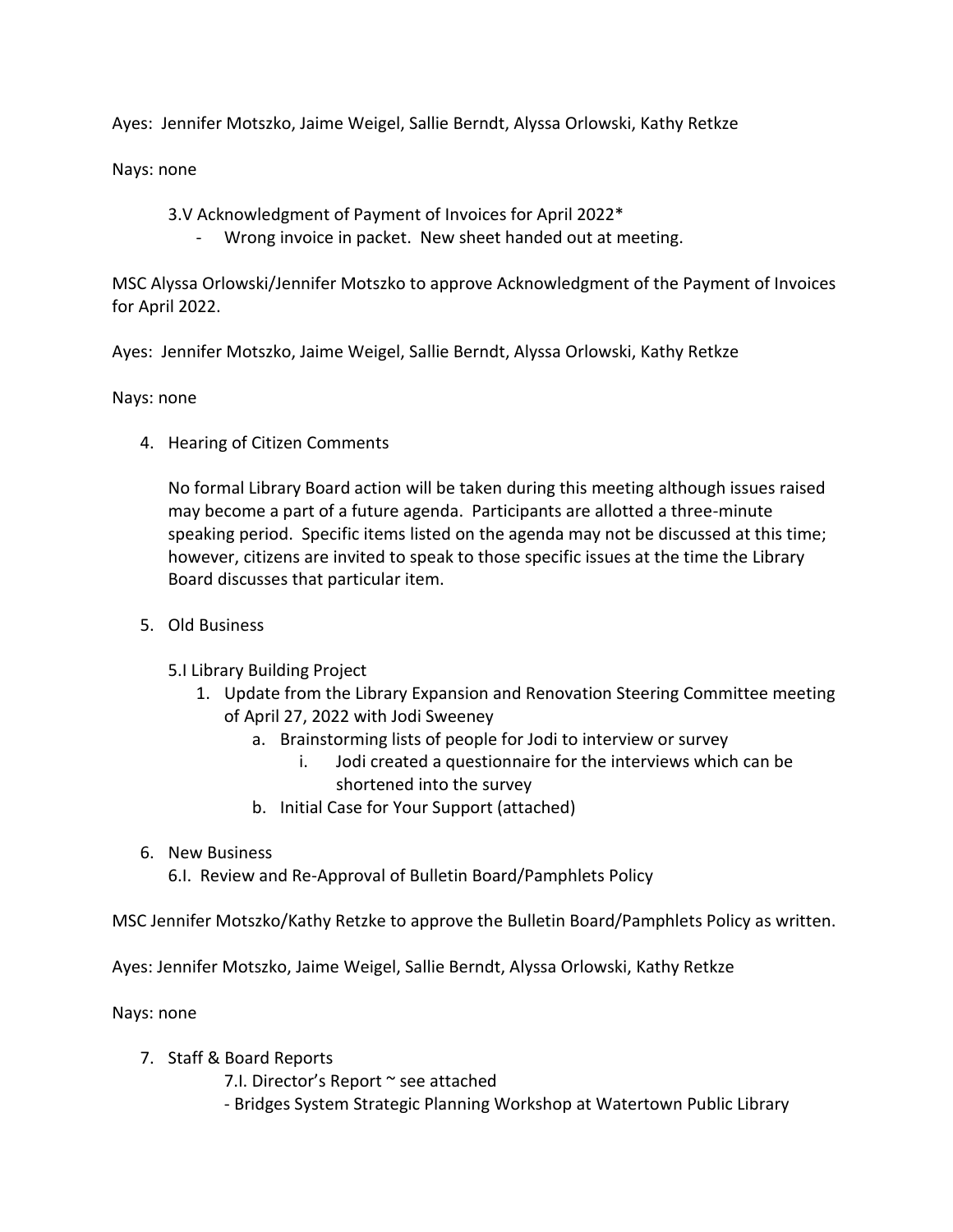-Customer service specialist retired. Job is posted and applicants selected for interviews.

7.II. Adult Services Report ~ see attached

- Staff training went well - CPR training, Summer Reading updates, Webinars on race, new Memory Kits

7.III Youth Educational Services Report ~ see attached

- \$1500 grant through Bridges Library System to translate library materials into Spanish
- Summer Reading move away from Beanstack as an interface, focus on getting more people into the building, official launch date June 15th

7.III Programming & Makerspace Librarian Report

- Weekly school-age activity during the summer, Friday crafter-noon for adults
- Attending Community Welcome Expo
- Assisted a lot of people with Makerspace training this month

7.IV. Bridges Library System Staff Report ~ see attached

8. Board Request for Future Agenda Items

If the board has any questions they want to put to the community through the City's Polco online survey system, they will be collected at this time.

9. Confirmation of the next meeting June 20th at 6:30pm. It will be held virtually.

MSC Jennifer Motszko/Jaime Weigel to adjourn.

Meeting adjourned at 7:19pm.

Minutes respectfully submitted by Jennifer Motszko on May 18, 2022.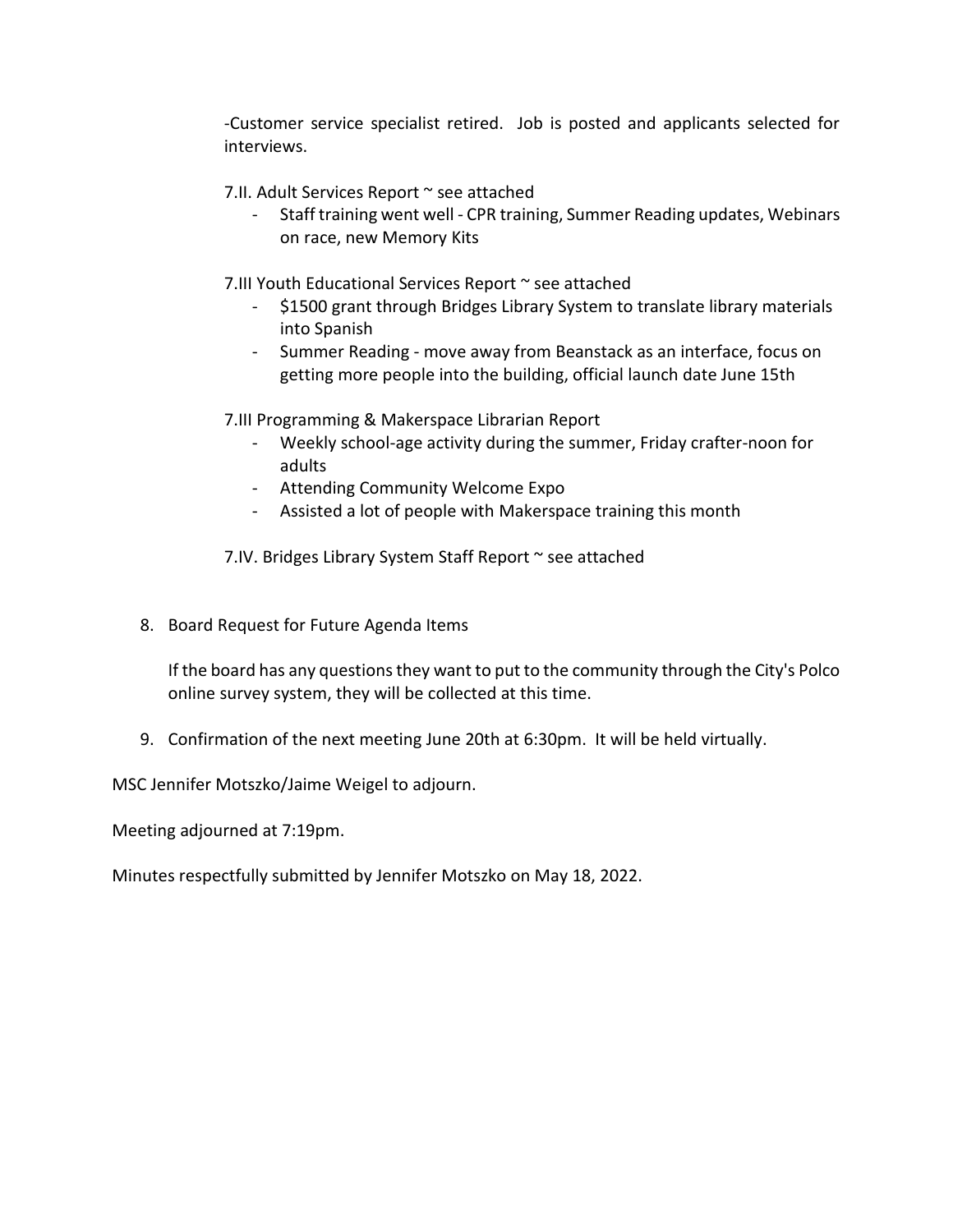### DIRECTOR'S REPORT June 20, 2022

## **I. ADMINISTRATION**

- a. Twelve work orders were submitted in April.
	- i. Public laptop 19 was not connecting to the printer.
	- ii. The ceiling light in the copy machine room burned out.
	- iii. The staff entrance door had a loose handle and the keys were not properly turning in the lock.
	- iv. At two different times the Makerspace laptop was not connecting to the internet.
	- v. The mouse port on public laptop 12 was not working.
	- vi. Books needed to be removed from the basement.
	- vii. Public laptop 2 would not power on.
	- viii. The Per Mar fire panel needed to be reset.
	- ix. An old countertop needed to be removed from the basement.
	- x. Suzanne needed some 2x4 boards for a project in the basement.

## **II. BUDGET**

a. None.

# **III. PERSONNEL**

a. One of our Customer Service Specialists resigned as of April 28<sup>th</sup>. The position has been advertised and closes the week of May 15<sup>th</sup>.

# **IV. LIBRARY COLLECTION**

a. None.

# **V. PUBLIC AND COMMUNITY RELATIONS**

- a. Sarah will be representing the library at the Welcome to Whitewater Expo taking place on May 21st.
- b. The weekly story times at the Community Space are going well.
- c. Partners in Play, a collaboration between the school district and University of Wisconsin-Whitewater education students, are holding their May dance classes at the library on Wednesdays from 2-2:30 p.m. Sarah is assisting with the classes.

# **VI. LIBRARY BOARD RELATIONS**

a. None.

# **VII. LIAISING WITH CITY, STATE, COUNTY, AND SYSTEM GROUPS**

a. I attended the Bridges Library System Strategic Planning Workshop on May 6<sup>th</sup> at the Watertown Public Library.

# **VIII. PROFESSIONAL DEVELOPMENT**

- a. None.
- **IX. STRATEGIC PLAN**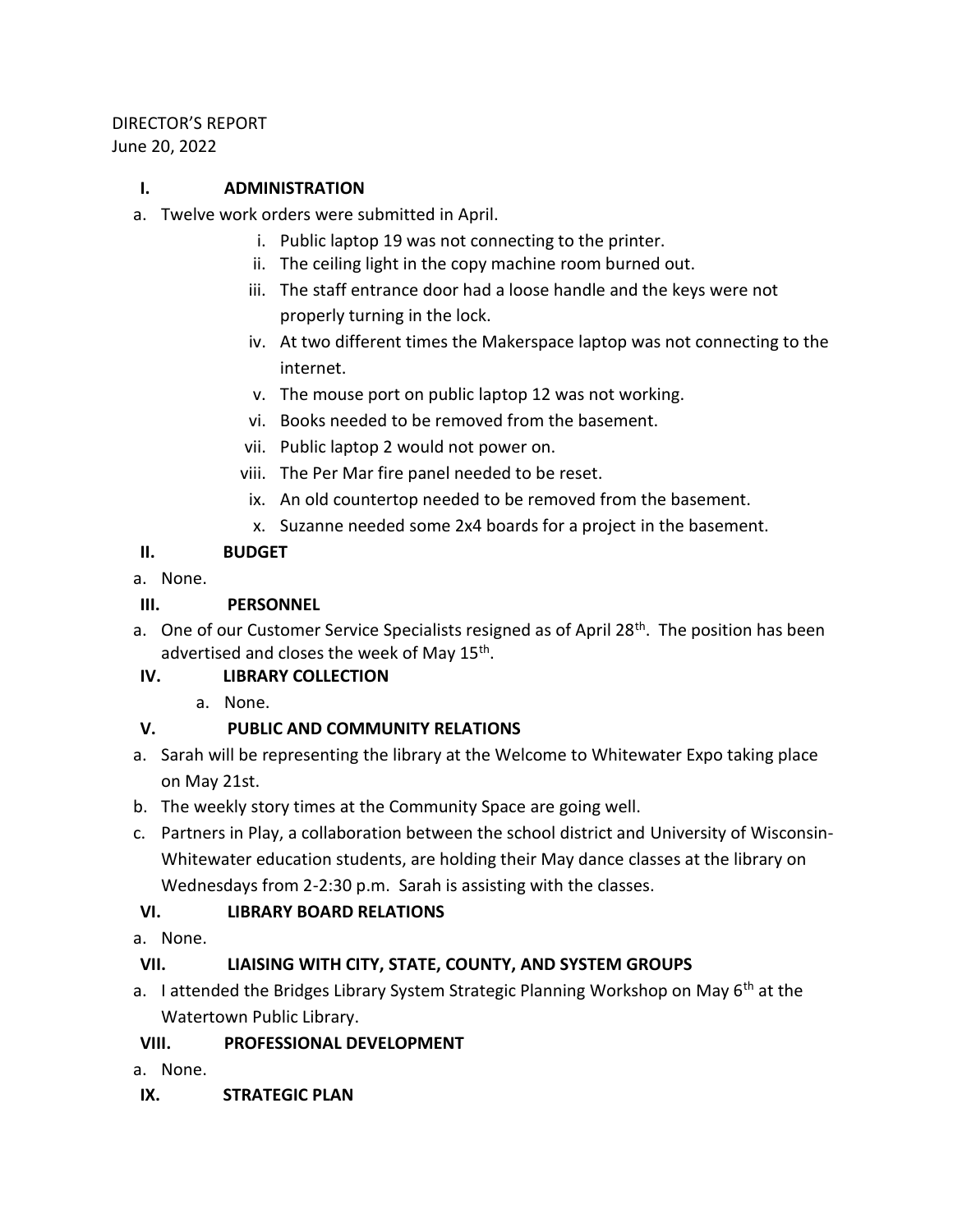a. None.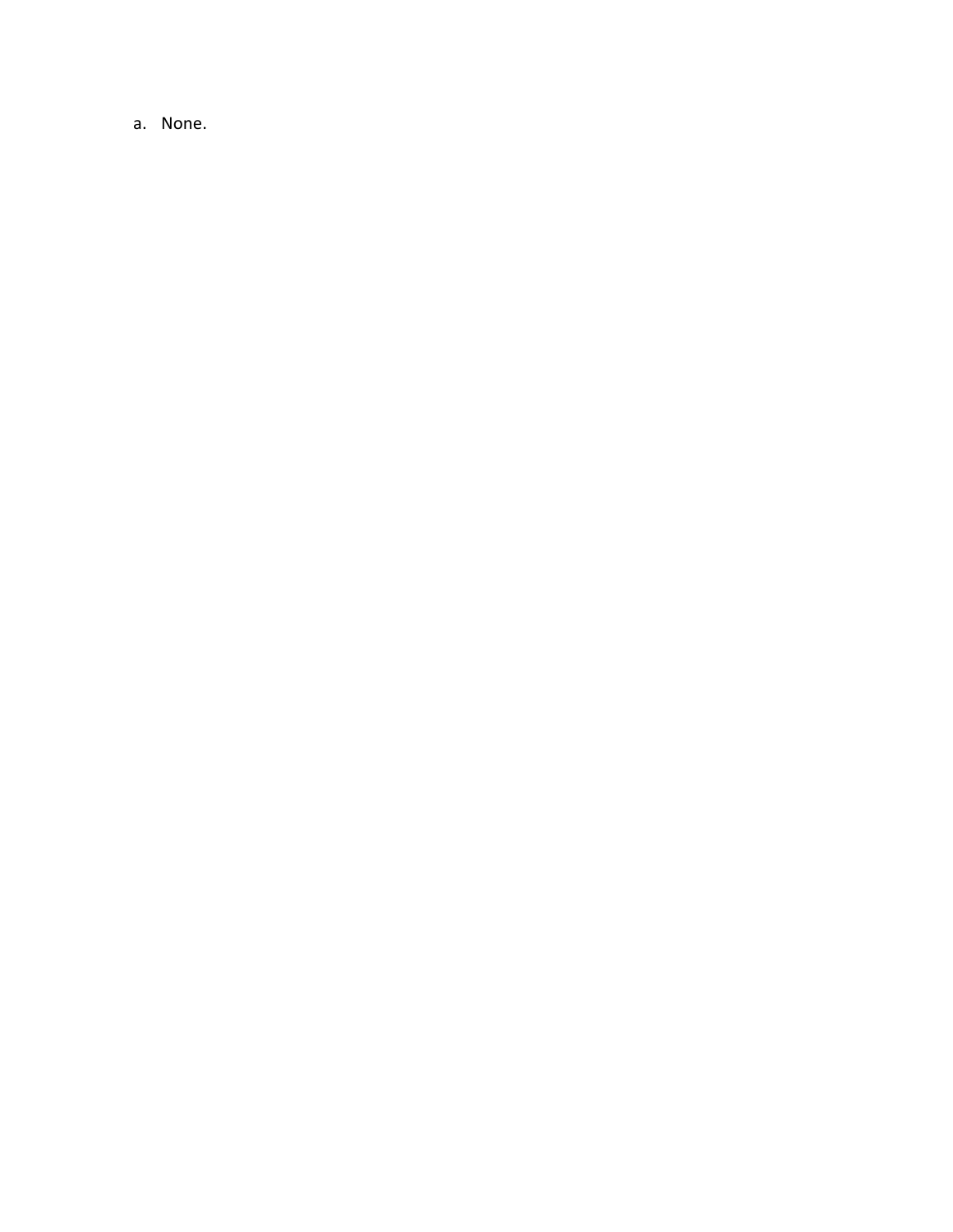## **Adult Services Report May 2022**

#### **Report:**

Things have been going well in Stacey's absence. I have been able to manage her duties, as well as my own. Staff have been very helpful and supportive, and even though we are short staffed right now, they continue to maintain a positive attitude.

### **Collection Development:**

I continue to do monthly weeding in the various adult collections.

Our practicum student, Andra Matthews assisted in creating four book displays for the month of May.

As part of her practicum studies, Andra evaluated and updated the College Bound Information Area.

#### **Virtual Meetings/Webinars/Training Sessions Attended:**

April 20: Staff Meeting with Deana and Sarah

April 27: Meeting with City Manager

April 27: Library Expansion and Steering Committee Meeting

April 28: Understanding Why Diversity, Equity, and Inclusion Matter in Majority White Spaces (Wisconsin Libraries Talk About Race)

April 29: Staff Training Day

May 04: Staff Meeting with Deana and Sarah

May 06: Bridges Strategic Planning Workshop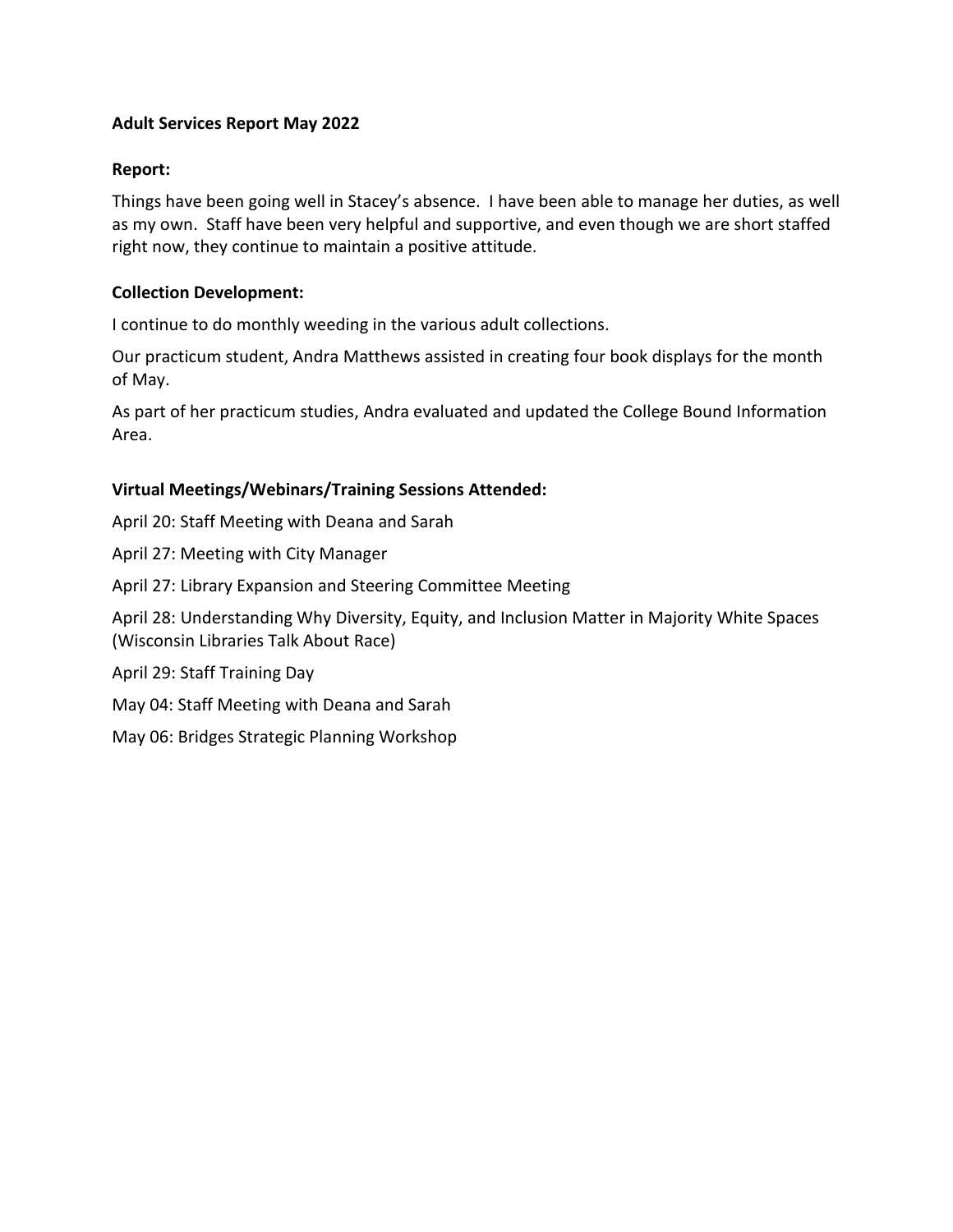### **Youth Educational Services Report May 2022**

## **Upcoming Events**

March 30<sup>th</sup>-May 18<sup>th</sup>: Spring Storytime on Wednesday morning at 9:30 & 10:30. March 30<sup>th</sup>-May 18<sup>th</sup>: Storytime at the Community Space on Wednesday evenings at 4:30 p.m. May 13<sup>th</sup>: Homeschool Program at 1:00 p.m. May 14<sup>th</sup>: Stress-Less Saturday at 1:00 p.m. June 8<sup>th</sup>: Summer Storytime begins.

- June 13<sup>th</sup>: Homeschool Field Trip to the Whitewater Historical Society at 1:00 p.m.
- June 15<sup>th</sup>: Summer Reading Program begins.
- June 18<sup>th</sup>: Family Movie Day at 1:00 p.m.
- June 20<sup>th</sup>: Nature's Niche at 6:30 p.m.

## **Content Creation**

In the last month, we have released three library promotional videos. One was for our new collection of memory kits and two were for the summer reading program. All videos can be found on our YouTube Channel.

### **Homeschool Meet & Greet**

32 participants joined our first homeschool meeting! We hosted a library tour, served refreshments, and gave everyone a chance to get to know one another. Moving forward our group will be exploring local history, followed by a science fair this fall.

### **Bridges Block Grant**

We applied for a \$1500 block grant through the Bridges Library System, which was approved within five minutes of submission. The grant will be used to have pertinent materials translated to Spanish.

### **Community Space Storytimes**

We continue to make connections with children and families at the community space, whether through story times or other activities such as coloring. We enjoy our time there and hope to continue the partnership.

### **Meetings & Trainings**

April 29<sup>th</sup>: Staff Training Day May 4<sup>th</sup>: Staff meeting with Diane and Sarah May 10<sup>th</sup>: Meeting with Sarah and Cassie from Safe Babies May 12<sup>th</sup>: NASA Grant meeting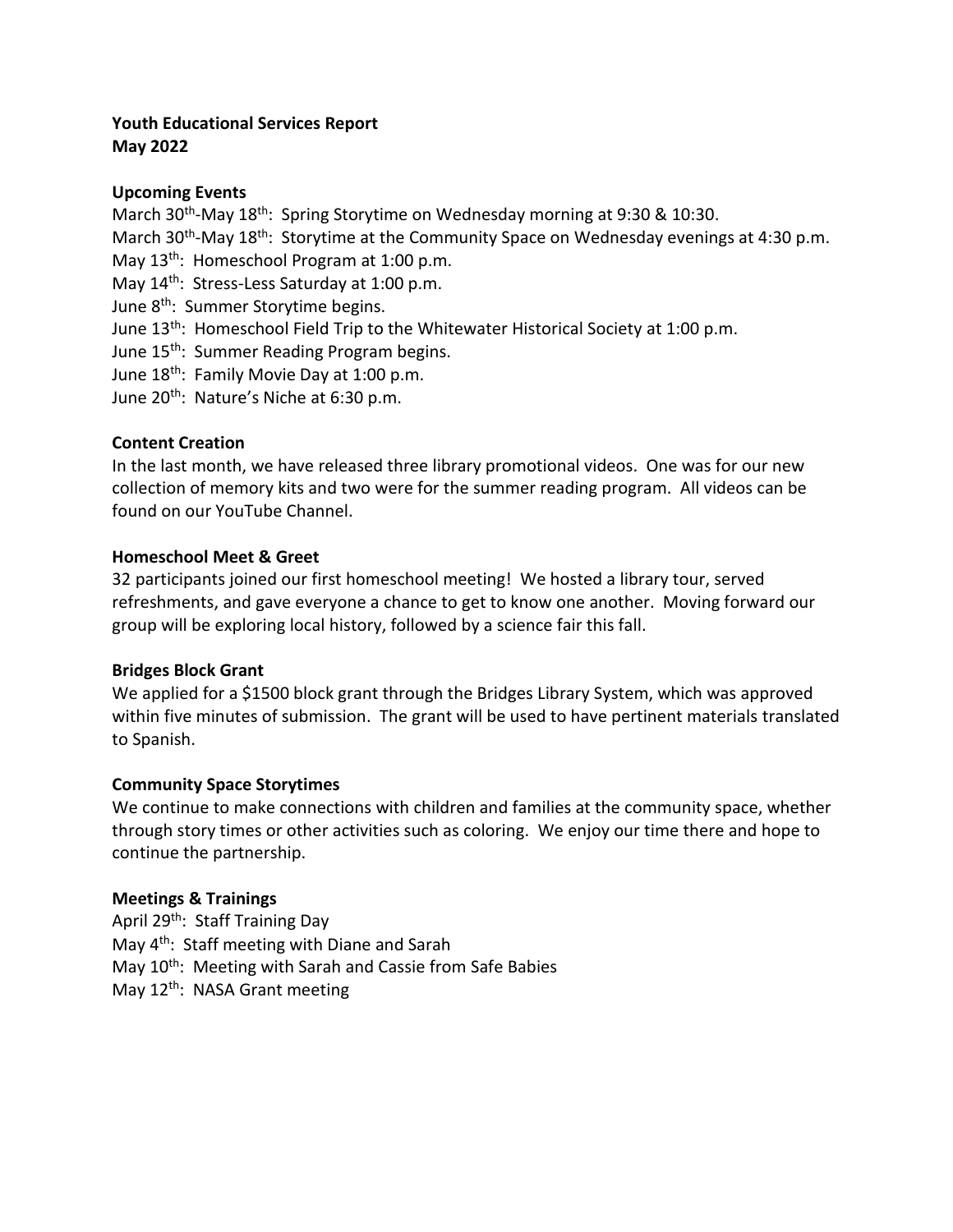Programming & Makerspace Librarian Report May 2022 Sarah Hemm

Programs:

- Poetry Embroidery take & make (36)
- Poetry Explorers take & make (32)
- DIY Magnetic Poetry self-directed (13)
- 4/16: Stress-Less Saturday (6)
- 4/19: Poetry Embroidery (5)
- 4/23: Remake Learning STEAM Day (12)
- 5/4: May the Fourth Be with You (5)
- 5/6: Crafternoon: Decoupage Pots (7)
- Kaleidoscope take & make (30)

Upcoming Programs:

- Felt Bird Bookmark take & make (adults)
- 5/16: Public art project (adults)
- 5/19: Maker Club (kids)
- 5/21: Community Welcome Expo (off-site)
- 5/31: Lotus Lanterns (in-person and via Zoom)
- 6/4: Pollinator Paradise (all ages)
- 6/8: Meditation Workshop (adults)
- 6/15-7/31: Summer Reading Program
	- o Maker Club, for school age (weekly)
	- o Crafternoon, for adults (weekly)
	- o Teen tech/maker programs (x4)
	- o 7/9: H.S. Robotics Team Demonstration

Makerspace Use:

- 4/11: Stamps + Poetry kit
- 4/12: Laminator
- 4/12: Digital Creation Laptop
- 4/12: Cricut Maker
- $\bullet$  4/13: Sewing machine + iron
- 4/14: Craft supplies
- $\bullet$  4/16: Sewing machine + iron
- 4/16: Hot glue gun
- 4/18: Craft supplies
- 4/20: VHS to digital
- 4/23: Craft supplies
- 4/25 VHS to digital
- 4/25: Craft supplies
- 4/27: VHS to digital
- 5/2: VHS to digital
- 5/3:3D printer
- 5/3: Pinwheel craft
- 5/3: Pinwheel craft
- 5/5: Digital to DVD
- 5/6: VHS to digital
- 5/6: Cassette to digital
- 5/9: VHS to digital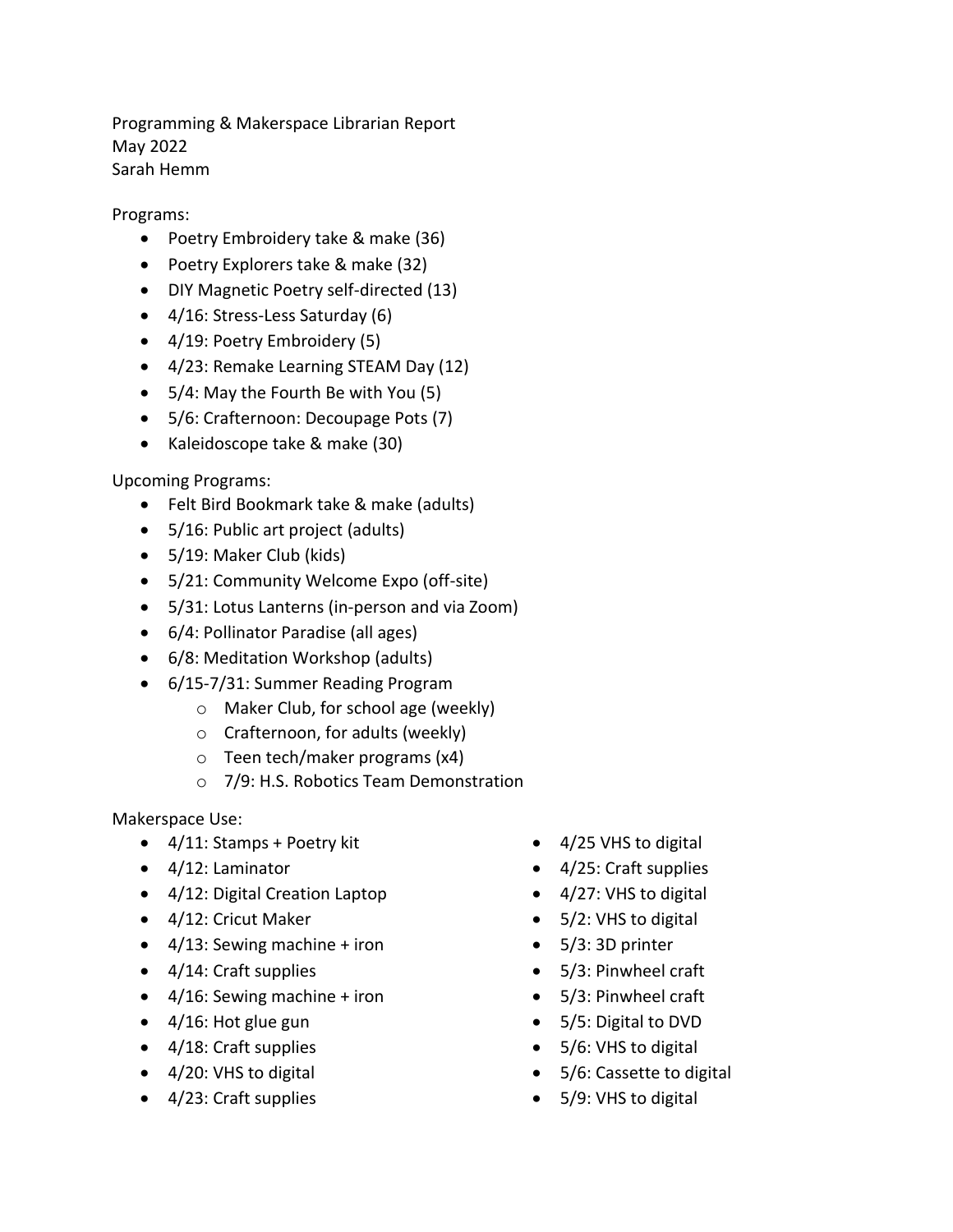• 5/9: Craft supplies